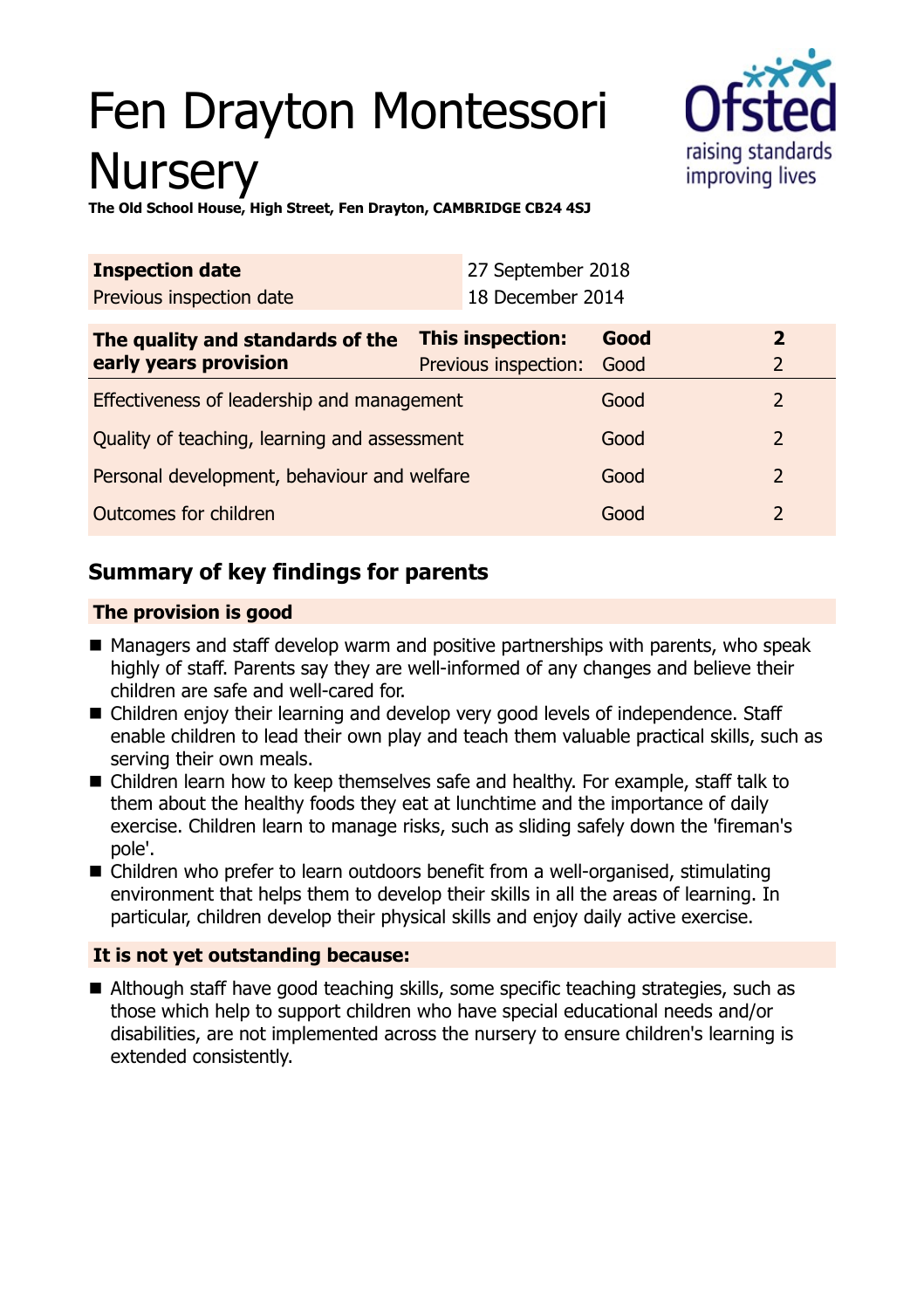## **What the setting needs to do to improve further**

#### **To further improve the quality of the early years provision the provider should:**

■ monitor staff practice more rigorously to strengthen the consistent implementation of specific teaching strategies across the nursery and help to raise all children's achievements to the highest level.

#### **Inspection activities**

- $\blacksquare$  The inspector observed the quality of teaching and assessed the impact this has on children's learning.
- The inspector carried out a joint observation with the acting manager.
- $\blacksquare$  The inspector held a meeting with the acting manager and two representatives of the senior management team. She looked at evidence of the suitability of staff and discussed management processes.
- $\blacksquare$  The inspector spoke with staff and children during the inspection. She looked at children's learning records and discussed observation and planning with staff.
- $\blacksquare$  The inspector spoke with parents and took account of their views through emails, written testimonials and surveys.

#### **Inspector**

Veronica Sharpe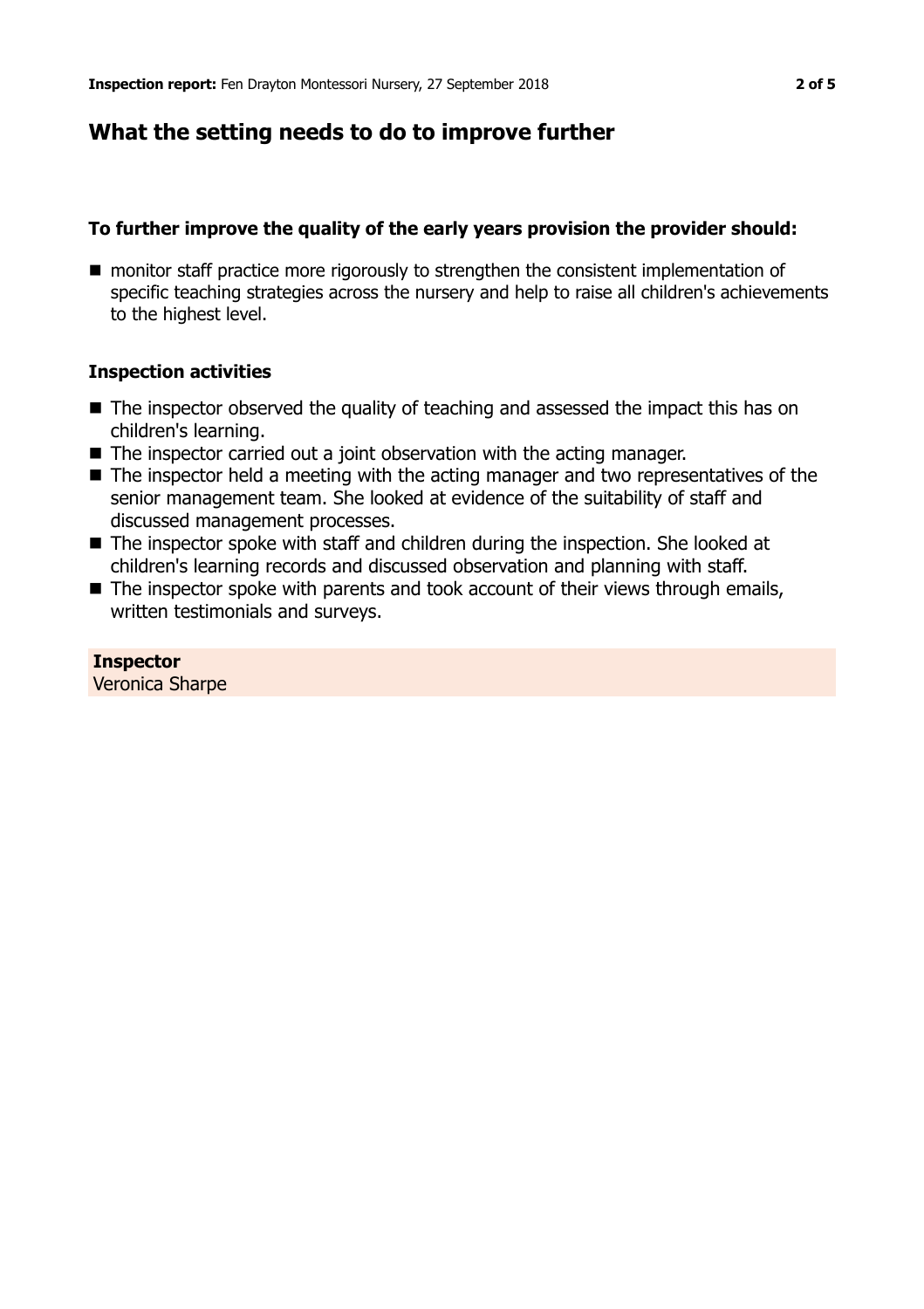## **Inspection findings**

#### **Effectiveness of leadership and management is good**

The arrangements for safeguarding are effective. Staff attend safeguarding training and managers test out their understanding of the signs of abuse and the procedures to follow. This helps to give them a confident understanding of how to address any concerns about children's welfare. Staff supervise children well as they play to keep them safe. They teach children about safe practices as, for example, they involve them in daily safety checks of the garden. The provider implements thorough checks on staff to establish their suitability. Managers operate effective induction procedures that help to ensure even the newest members of staff are well aware of nursery policies and routines. Staff have support from managers to increase their qualifications. They have opportunities to enhance their knowledge through in-house training events. For example, staff learn about different learning styles to help them to plan more effectively for children's good progress.

#### **Quality of teaching, learning and assessment is good**

Staff make regular observations of children's development to help them to plan for the next steps in learning. Activities reflect children's interests. For example, staff provide varied writing materials for children who enjoy making marks. Children explore resources with pleasure and engage well in activities. Staff encourage children to pour water down tubes and help them to speculate about what will happen next. They make good use of practical activities to promote children's mathematical skills. For example, children count out the cups and plates they need for snack. Staff help parents to share in their children's learning through daily conversations, regular meetings and frequent newsletters. They provide parents with regular updates on their children's continued progress.

#### **Personal development, behaviour and welfare are good**

Recent staff changes have been managed sensitively to effectively maintain children's confidence and trust. Staff know children well and provide them with kind support and reassurance. They get down to children's level, play with them and listen attentively to their conversations. Children behave well. They learn to share their games and interact confidently with each other. Children eat their lunch in social groups. They benefit from a varied diet that is nutritionally well-balanced and takes account of any special dietary needs.

#### **Outcomes for children are good**

Children make good progress from their starting points, including those who have additional funding. Young children develop an interest in early writing. They have fun making marks with chunky chalks in the garden. They explore different textures, such as sand, compost and dough. Children enjoy listening to stories and show a keen interest in pictures. They concentrate well as they navigate obstacle courses, which they helped to create in the garden. Children's move on to school is managed well. Good links with teachers help to promote children's confidence as they prepare for the next stage of their learning.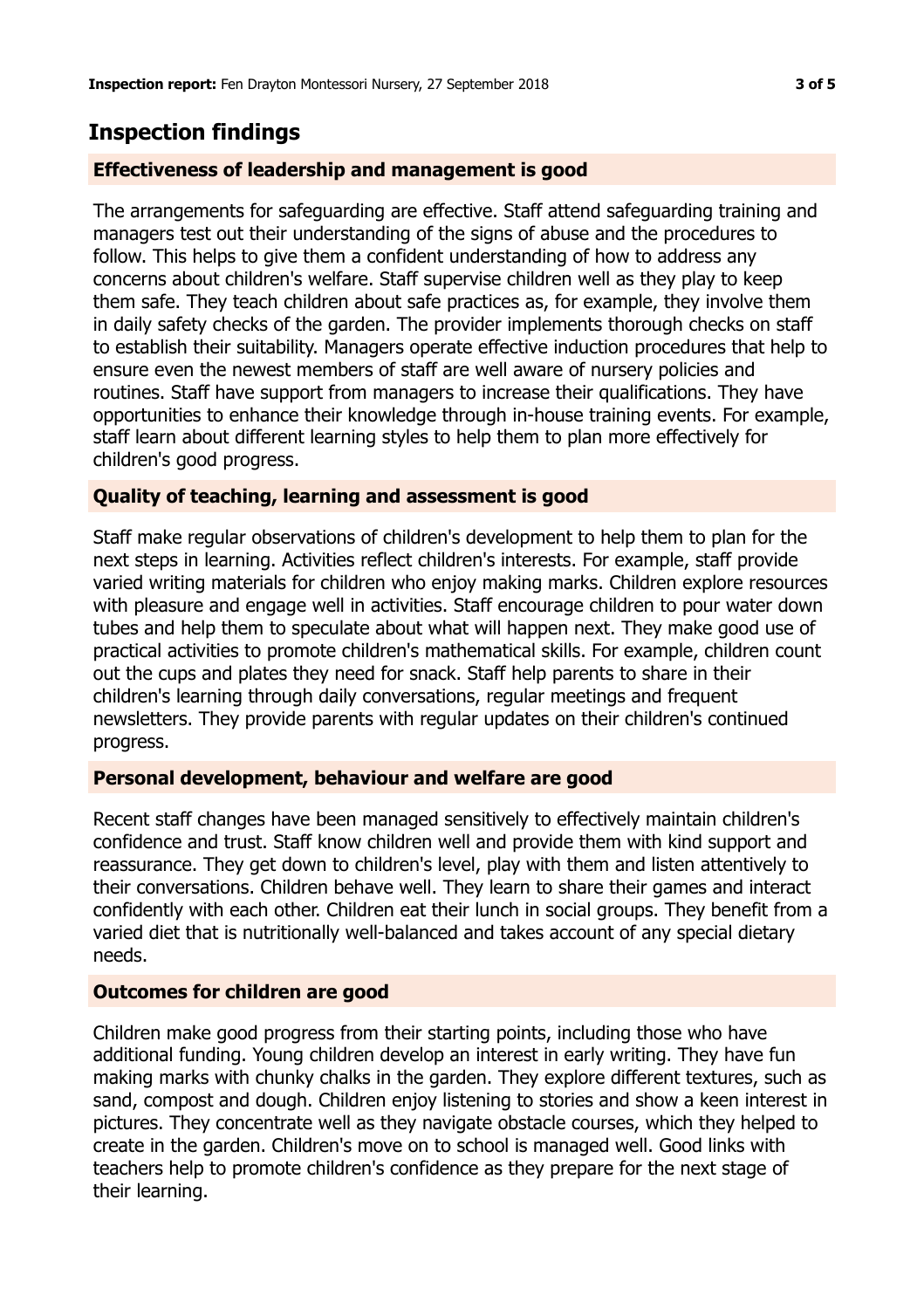### **Setting details**

| Unique reference number                             | EY426331                                                                             |  |
|-----------------------------------------------------|--------------------------------------------------------------------------------------|--|
| <b>Local authority</b>                              | Cambridgeshire                                                                       |  |
| <b>Inspection number</b>                            | 10069195                                                                             |  |
| <b>Type of provision</b>                            | Full day care                                                                        |  |
| <b>Registers</b>                                    | Early Years Register, Compulsory Childcare<br>Register, Voluntary Childcare Register |  |
| Day care type                                       | Childcare on non-domestic premises                                                   |  |
| Age range of children                               | $1 - 4$                                                                              |  |
| <b>Total number of places</b>                       | 72                                                                                   |  |
| Number of children on roll                          | 24                                                                                   |  |
| Name of registered person                           | Sunhill Daycare (Europe) Limited                                                     |  |
| <b>Registered person unique</b><br>reference number | RP519019                                                                             |  |
| <b>Date of previous inspection</b>                  | 18 December 2014                                                                     |  |
| <b>Telephone number</b>                             | 01954230030                                                                          |  |

Fen Drayton Montessori Nursery is owned by Sunhill Daycare (Europe) Ltd and registered in 2011. The nursery opens Monday to Friday all year round with the exception of bank holidays and one week at Christmas. Sessions are from 7.30am until 6.30pm. The nursery provides funded early education for two-, three- and four-year-old children. There are six members of childcare staff. Of these, four hold appropriate early years qualifications at level 3.

This inspection was carried out by Ofsted under sections 49 and 50 of the Childcare Act 2006 on the quality and standards of provision that is registered on the Early Years Register. The registered person must ensure that this provision complies with the statutory framework for children's learning, development and care, known as the early years foundation stage.

Any complaints about the inspection or the report should be made following the procedures set out in the guidance Complaints procedure: raising concerns and making complaints about Ofsted, which is available from Ofsted's website: www.ofsted.gov.uk. If you would like Ofsted to send you a copy of the guidance, please telephone 0300 123 4234, or email [enquiries@ofsted.gov.uk.](mailto:enquiries@ofsted.gov.uk)